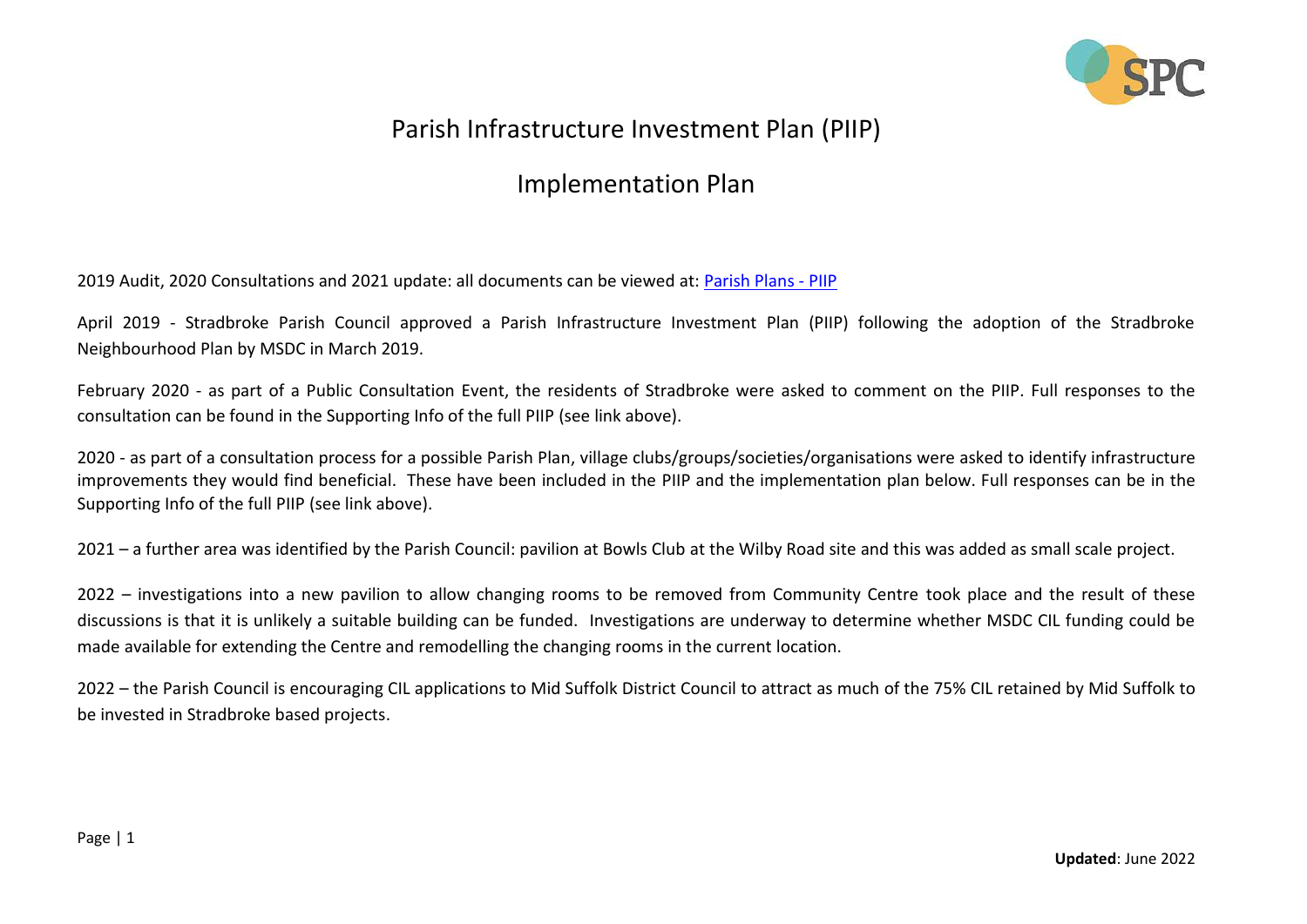## **PIIP IMPLEMENTATION PLAN**

| Project                                   | <b>Funding</b>        | <b>Timescale</b>              | <b>Responsibility</b> | <b>Notes</b>                                  |
|-------------------------------------------|-----------------------|-------------------------------|-----------------------|-----------------------------------------------|
| <b>Allotments:</b>                        |                       |                               |                       |                                               |
| a. Electrical connection                  | Grants/fundraising    | Not specified<br>SAGA / Trust |                       | Could be part of developer agreement for      |
|                                           |                       |                               |                       | site off Laxfield Road?                       |
| Improvement to rain water<br>b.           | Grants/fundraising    | asap                          | SAGA / Trust          |                                               |
| collection                                |                       |                               |                       |                                               |
| Cemetery:                                 |                       |                               |                       |                                               |
| Redevelopment of Chapel as<br>a.          | NP CIL and any grants | By Spring 2023                | Parish Council        | Tender document prepared to be circulated     |
| information hub                           |                       |                               |                       | for quotes. MSDC CIL not available, grant     |
|                                           |                       |                               |                       | funding being investigated.                   |
| <b>Electricity to Chapel</b><br>b.        | <b>NP CIL</b>         | By Spring 2023                | Parish Council        | Cost would be approx. $E8k - as above$        |
| Accessible Path<br>C.                     | <b>NP CIL</b>         | On hold                       | <b>Parish Council</b> | Quotes will be required                       |
| Church:                                   |                       |                               |                       |                                               |
| Roof repair and flints falling from<br>а. | Heritage Lottery and  | asap                          | Church with Parish    | Investigation ongoing into funding available. |
| walls                                     | other Grants          |                               | Council support       |                                               |
|                                           |                       |                               |                       |                                               |
| Internal reorganisation including<br>b.   | To be investigated    | asap                          | Church with Parish    | Investigations underway                       |
| toilets                                   | possible CIL          |                               | Council support       |                                               |
|                                           |                       |                               |                       |                                               |
| Lighting & Sound<br>C.                    | To be investigated    | asap                          | Church with Parish    | Investigations underway                       |
|                                           | possible CIL          |                               | Council support       |                                               |
| Internal repair<br>d.                     | To be investigated    | asap                          | Church with Parish    | Investigations underway                       |
|                                           | Possible CIL          |                               | Council support       |                                               |
| <b>Community Centre:</b>                  |                       |                               |                       |                                               |
| Expansion - additional indoor space<br>a. | Building project -    | Consultation                  | <b>SSCC</b>           | Consultation on possible plans undertaken     |
|                                           | Grants plus CIL       | underway 2022                 |                       | 2022. Meeting with FA took place; a pavilion  |
|                                           |                       | April 2022:                   |                       | is unlikely, offer to provide some funding to |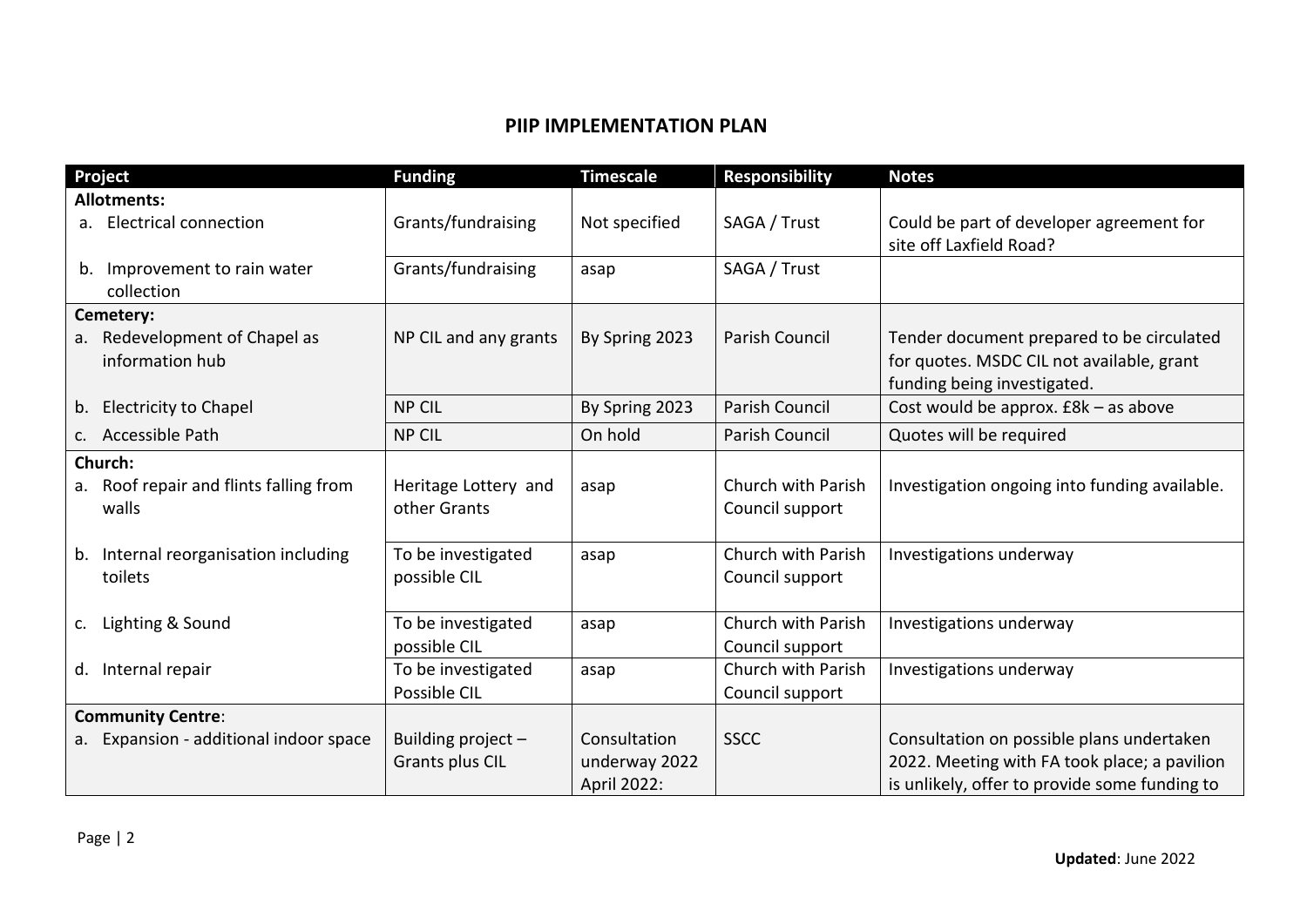| Project                                    | <b>Funding</b>           | <b>Timescale</b> | <b>Responsibility</b>    | <b>Notes</b>                                  |
|--------------------------------------------|--------------------------|------------------|--------------------------|-----------------------------------------------|
|                                            |                          | <b>Trustees</b>  |                          | convert the community shed to changing        |
|                                            |                          | announce         |                          | rooms (not feasible). MSDC CIL and Grant      |
|                                            |                          | project on hold  |                          | teams have been contacted regarding           |
|                                            |                          |                  |                          | funding options for expansion without         |
|                                            |                          |                  |                          | removing changing rooms.                      |
| Bigger changing rooms - Added Aug<br>b.    | Separate project to      | Consultation     | SSCC/sports clubs        | May 2022 - following meeting with FA,         |
| 2020 - (Cricket Club submission) 11        | expansion $-$ grants     | underway 2022    | with support from        | correspondence has commenced on the           |
| players and kit bags do not fit in         | could be available       |                  | Parish Council / FA      | possibility of remodelling the changing rooms |
| existing ones                              | plus CIL                 |                  | $/$ ECB                  | in their current location.                    |
|                                            |                          |                  |                          |                                               |
| c. Facilities: hot water facility, freezer | <b>SSCC funds/Grants</b> |                  | <b>SSCC</b>              |                                               |
| and blinds                                 |                          |                  |                          |                                               |
|                                            |                          |                  |                          |                                               |
| d. Added Aug 2020 - commercial             | <b>SSCC funds/Grants</b> |                  | <b>SSCC</b>              | To comply with food safety requirements.      |
| fridge required (WI submission)            |                          |                  |                          |                                               |
|                                            |                          |                  |                          |                                               |
| <b>Court House/Post Office:</b>            |                          |                  |                          |                                               |
| a. secure future by obtaining              | To be investigated       | No plans to date | SCALT / SCC              |                                               |
| freehold of building                       |                          |                  |                          |                                               |
| b. sound proofing                          | Grants plus CIL          | No plans to date | <b>SCALT with Parish</b> |                                               |
|                                            | needed to top up         |                  | Council support          |                                               |
| <b>Cricket Club: Scorers Hut security</b>  |                          | asap             | <b>Cricket Club</b>      | Part of overall playing field security        |
|                                            |                          |                  |                          |                                               |
| <b>Electric Vehicle Charging Points:</b>   | Installation free -      | By end of 2022   | Parish Council           | Under investigation with provider - funding   |
|                                            | charge for use by        |                  |                          | provided, pay to use chargers, residents of   |
|                                            | provider.                |                  |                          | Stradbroke will be offered a cheaper rate.    |
| <b>Health Centre:</b>                      |                          |                  |                          |                                               |
| a. Improvements/Repairs                    | Rental income will be    | Delayed due to   | Parish Council with      | Work to upgrade water heaters has taken       |
|                                            | used to fund works,      | COVID and        | input from               | place. All other matters on hold pending      |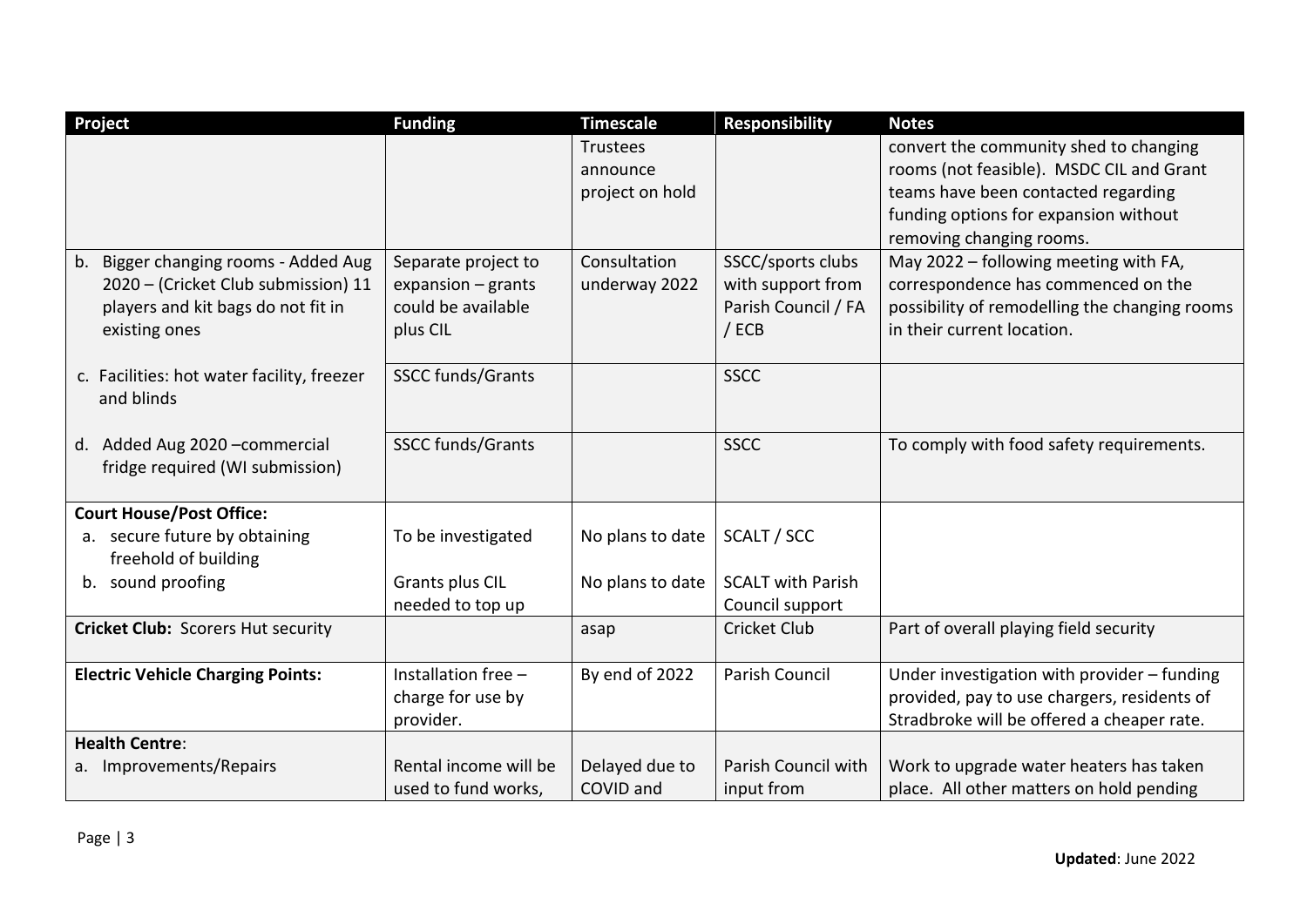| Project                             | <b>Funding</b>            | <b>Timescale</b> | <b>Responsibility</b>   | <b>Notes</b>                                 |
|-------------------------------------|---------------------------|------------------|-------------------------|----------------------------------------------|
|                                     | or to repay a loan to     | access           | Fressingfield           | agreement on access to building.             |
|                                     | enable all works to be    | arrangements     | <b>Medical Practice</b> | EPC recommendations has been added to the    |
|                                     | done simultaneously.      |                  |                         | schedule of works for review.                |
| b.<br>Expansion                     | <b>MSDC CIL provision</b> | When necessary   | As above plus           | NHSE is requesting CIL funds from planning   |
|                                     | for health services       |                  | <b>NHSE</b>             | applications submitted to MSDC. PC has       |
|                                     |                           |                  |                         | contacted NHSE to initiate discussions.      |
| High School - parking and improved  | SCC will request CIL      | When required    | SCC / Sapientia         | No plans to date                             |
| classroom and facilities provision  | for school                |                  | <b>Education Trust</b>  |                                              |
|                                     | improvement               |                  |                         |                                              |
| <b>Highways safety improvements</b> | <b>NP CIL</b>             | Action needed    | Parish Council and      | Parish consultation took place during 2019-  |
|                                     | SCC can request CIL       | by end of 2022   | <b>Suffolk County</b>   | 21. Consultation with SCC requested. Est of  |
|                                     | from MSDC                 |                  | Council                 | cost = £70k. SCC have been contacted.        |
| <b>Nursery - New Provision</b>      | MSDC CIL, SCC 106         | As soon as full  | Parish Council,         | Outline planning application pending on      |
|                                     | plus NP CIL. Possible     | planning         | MSDC & SCC & All        | development which will provide land for new  |
|                                     | SCC loan.                 | approved         | Saints Schools          | building. Discussions ongoing.               |
|                                     |                           |                  | Trust (ASST)            |                                              |
| <b>Permissive Path:</b>             |                           |                  |                         |                                              |
| a. secure future                    | Precept                   | Short term       | Parish Council          | Needs to be addressed, discussion to take    |
|                                     |                           |                  |                         | place with land owners.                      |
| b. update                           | NP CIL or Precept         | Medium term      | Parish Council          | Will be reviewed when works to adjacent site |
|                                     |                           |                  |                         | commence.                                    |
| <b>Playing field:</b>               |                           |                  |                         |                                              |
| develop & manage new land<br>a.     | Depends on use (CIL?)     | Long term        | Parish Council          | Possible energy project / community space.   |
| Improve security<br>b.              | NP CIL / precept /        |                  |                         | MSDC said no to help in the past.            |
|                                     | grants                    |                  |                         |                                              |
| c. update fitness track             | s.106 or CIL?             | Short term       | <b>Parish Council</b>   | May link to site off New Street as part of   |
|                                     |                           |                  |                         | s.106 requirements.                          |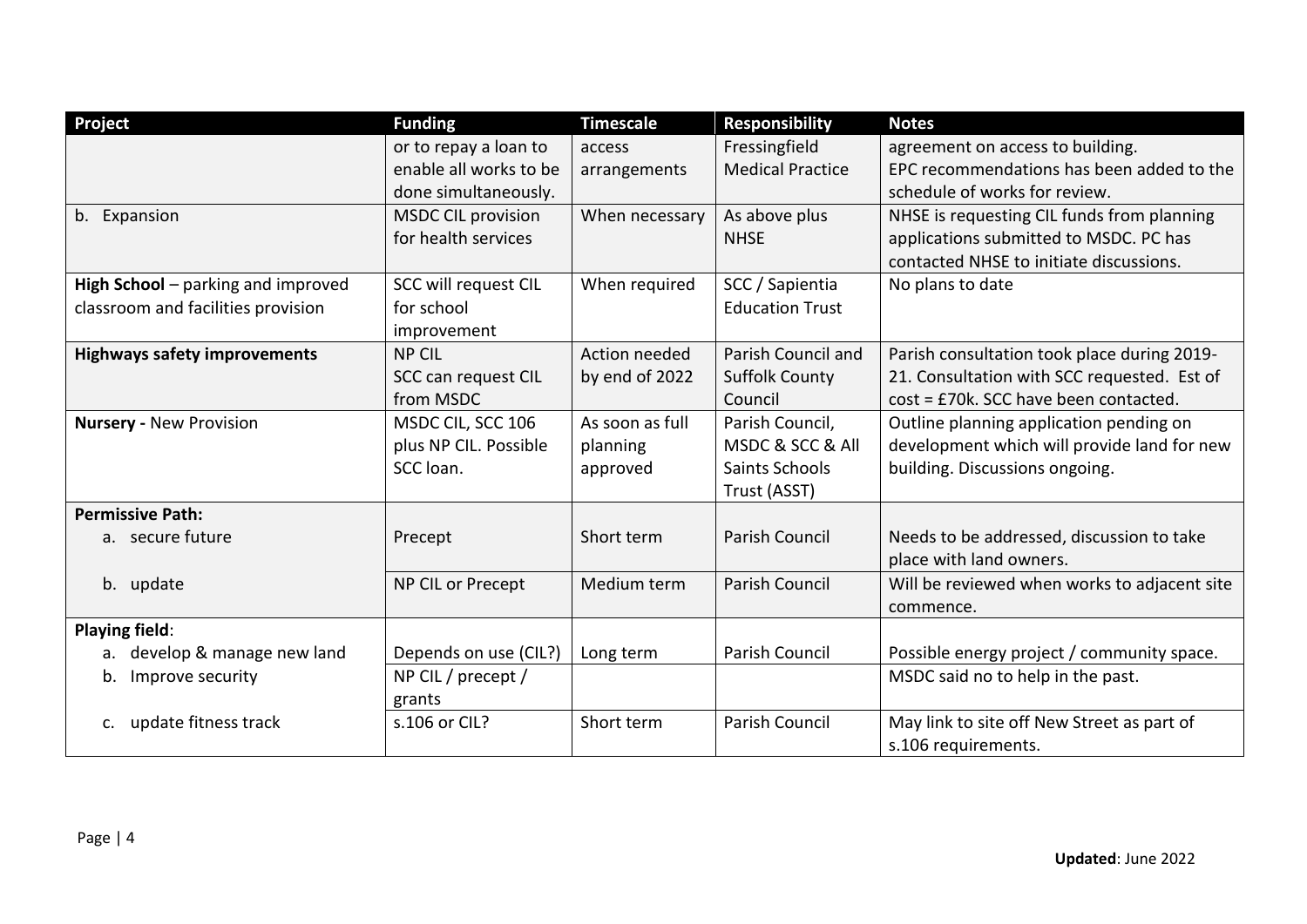| Project                                 | <b>Funding</b>                                                       | <b>Timescale</b> | <b>Responsibility</b>                   | <b>Notes</b>                                                                                                                                                                                                                                                                                                                                                                                                                                                                                                                                                                                                                                                                                                                                                                                                                       |
|-----------------------------------------|----------------------------------------------------------------------|------------------|-----------------------------------------|------------------------------------------------------------------------------------------------------------------------------------------------------------------------------------------------------------------------------------------------------------------------------------------------------------------------------------------------------------------------------------------------------------------------------------------------------------------------------------------------------------------------------------------------------------------------------------------------------------------------------------------------------------------------------------------------------------------------------------------------------------------------------------------------------------------------------------|
| <b>Primary School:</b>                  |                                                                      |                  |                                         |                                                                                                                                                                                                                                                                                                                                                                                                                                                                                                                                                                                                                                                                                                                                                                                                                                    |
| Parking                                 | Planning obligation                                                  | On hold          | $MSDC$ – planning<br>condition          | Outline planning under consideration.                                                                                                                                                                                                                                                                                                                                                                                                                                                                                                                                                                                                                                                                                                                                                                                              |
| Additional classroom provision          | SCC will request CIL<br>for school<br>improvement                    | When required    | SCC / ASST                              | No plans to date                                                                                                                                                                                                                                                                                                                                                                                                                                                                                                                                                                                                                                                                                                                                                                                                                   |
| Radio Stradbroke - studios              | No plans to date                                                     | Long Term        | Stradbroke Media                        | Not yet investigated.                                                                                                                                                                                                                                                                                                                                                                                                                                                                                                                                                                                                                                                                                                                                                                                                              |
| Sports Pavilion - at playing field site | Funding not available.<br>Project not<br>progressing - see<br>notes. | On hold          | Parish Council /<br><b>Sports Clubs</b> | May 2022 - discussions underway to<br>investigate funding to remodel existing<br>changing rooms in current location. New<br>facility not feasible at the current time.<br>April 2022 - Meeting took place with FA. Any<br>plans to remove the changing rooms from<br>the Community Centre would be opposed by<br>Sport England and other sports bodies if no<br>alternative provision in place. A potential<br>offer of funding was made to convert<br>community shed into changing rooms. This<br>would leave storage space deficit. Alternative<br>is to leave changing rooms in Com Centre<br>either as is or improved. FA will contact SYFC<br>to determine their plans for the future.<br>Business case and potential usage<br>information requested from Community<br>Centre via PC nominated trustee (not yet<br>received). |
| Skate park                              |                                                                      | Long term        |                                         | No plans to date. Look at previous feasibility<br>study. No suitable location yet identified.                                                                                                                                                                                                                                                                                                                                                                                                                                                                                                                                                                                                                                                                                                                                      |